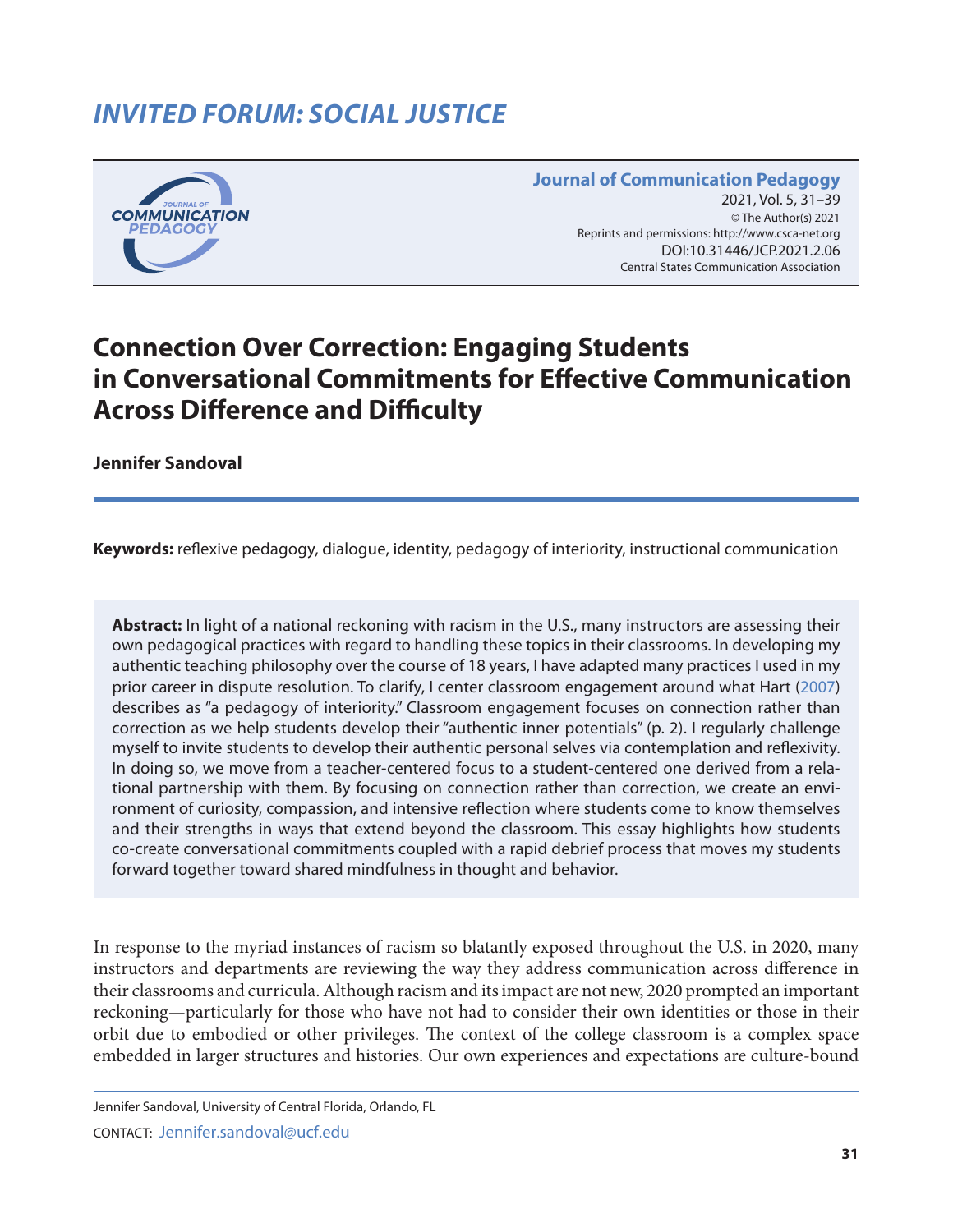and we make pedagogical choices that are often a reflection of that socialization into the field and into our own identities. Consciously or not, this influences the way students understand their roles, rights, and responsibilities in this slippery educational space. While this essay takes a more instrumental approach to classroom dialogue, it is essential to note that the embodied identity of an instructor, the composition of the group of students, and the institutional context matter deeply. Self-reflexivity is critical to the process of effectively engaging students in personal development and conscious conversation in ways that ultimately establish an inclusive and transformative classroom environment. In the spirit of Freire's "revolutionary educator" the goal of these approaches is to engage " . . . the quest for mutual humanization [with] efforts imbued with a profound trust in people and their creative power. To achieve this, [we] must be partners of the students in [our] relations with them" ([1972](#page-7-0), p. 75).

I am often asked to present to early career faculty or graduate students about how to manage conflict and tough topics in the classroom. Many instructors express anxiety about their ability to facilitate conversations around "difficult topics" (Brigley Thompson, [2020](#page-7-0)). Brigley Thompson ([2020](#page-7-0)) suggests further that we can do so by creating and critiquing "safe spaces" for conversation. We can never truly promise a safe space, however, when it comes to communication about identity—especially for minoritized and marginalized students. The trauma many Black, Indigenous, and People of Color (BIPOC) in our classrooms have experienced at the hands of the U.S. education system cannot be underestimated (Harper & Hurtado, [2007](#page-7-0)). While we cannot erase those experiences nor ensure the words and behavior of everyone around us will honor and respect difference, we can endeavor to construct safer spaces by engaging in considerable pre-conversation work and metacommunication. As Bahktin ([1984 \[1961–1962\]](#page-7-0)) argues,

a single consciousness is a contradiction in terms. Consciousness is essentially multiple . . . I am conscious of myself and become myself only when revealing myself for another, through another, and with the help of another . . . the very being of [hu]man is the deepest communion. (p. 287)

Communication as dialogue, or conscious conversation, is the core of my pedagogy and approach to exchanges of self and understanding in the classroom.

Arguably, achieving conscious conversation through dialogue (Stewart, [1978](#page-8-0)) across difference is an ambitious goal. As my colleague, Keith Nainby, and I (Sandoval & Nainby, [2017](#page-7-0)) argue, however, communication instructors can "make a place" that leads to transformation through relational dialogue. Doing so requires commitment to disrupting some of our taken-for-granted assumptions about what communication courses and classrooms look like, as well as who is afforded agency to drive engagement forward in those classrooms. As we ([2017](#page-7-0)) explained, "efforts to raise consciousness or similarly focus on student empowerment in learning contexts are also contested because historically, notions of what counts as awareness, agency, and action are themselves the products of normative discourses" (p. 21). In other words, the nature of any classroom is power-laden. Consequently, dialectical tensions that exist across privilege and oppression, structure and agency, as well as embodied identity and positional roles must be addressed. I rely on Moore's ([2014](#page-7-0)) Satisfaction Triangle that includes attending to issues, emotion, and process in order to work through these tensions as guiding forces that help create and maintain an inclusive classroom culture and climate.

While some instructors may believe classroom culture and climate only matter when teaching courses that contain "controversial" content (e.g., race, gender, sexuality), I argue that inclusive pedagogies in any classroom can foster a sense of belonging and opportunity to be heard, as well as to engage critically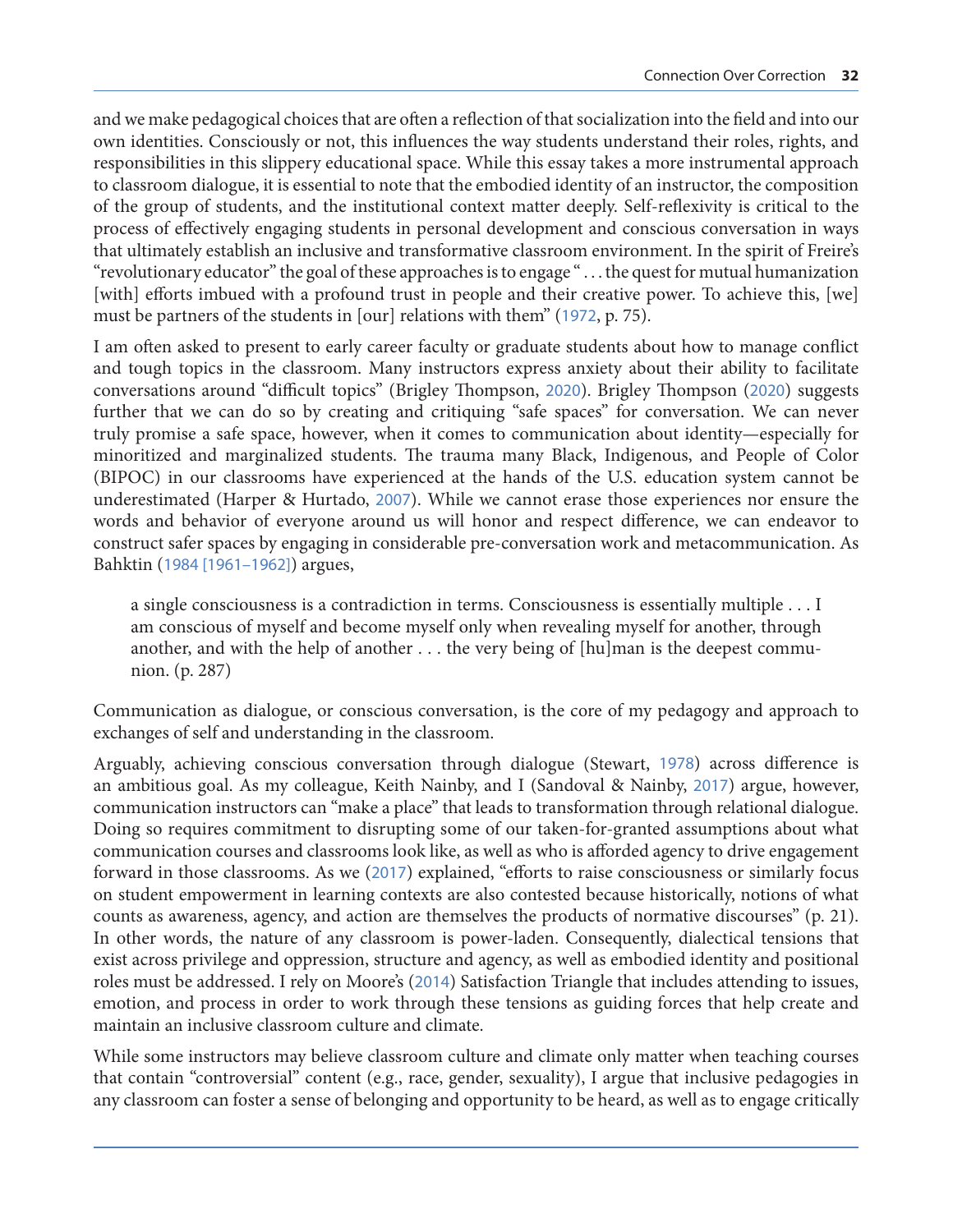in learning. It is difficult to avoid centering ourselves in reflections about the practices of teaching. For these reasons, my philosophy is to approach the classroom as a shared learning space where we honor relational partnerships from a place of authenticity, compassion, and connection. The foundation of this approach is centered in bell hooks' "engaged pedagogy as a practice of freedom" . . . "To teach in a manner that respects and cares for the souls of our students is essential if we are to provide the necessary conditions where learning can most deeply and intimately begin" ([1994](#page-7-0), p. 13).

To achieve these goals, I had to let go of my unrealistic perception that teachers must know all the answers and focus on correcting student mistakes and misperceptions. I have not escaped those cognitive habits, but they are overshadowed by my desire to connect. In essence, in order to construct an environment of curiosity, compassion, and intensive reflection, we must establish opportunities for our students to co-construct the environment in dialogic relationship.

Moreover, Hart ([2007](#page-7-0)) argues that beyond cognitive learning goals—we are obligated to help students develop "their authentic inner potentials" by enacting a "pedagogy of interiority" (p. 2). I agree wholeheartedly, and we can only do so effectively when we have taken stock of our own authentic inner selves. Reflexive teaching practice involves more than merely taking a few notes about what did or did not work on a given day, week, month, or semester. We must also invite opportunities for our philosophy to evolve over time based on reflexive teaching as we co-construct meaning with our students (Freire, [1972](#page-7-0); hooks, [1994](#page-7-0)). My own reflexive teaching over time has revealed, for example, that the experiences and expectations of students have held remarkably steady over time; however, their understanding of what it looks like to communicate effectively across difference has transformed.

To create an environment that fosters deep and challenging dialogue, I spend considerable time sharing personal goals and identifying expectations based on what they read in the syllabus as related to their previous experiences. Specifically, I break the class into small groups to discuss the following questions (see Table 1).

| <b>TABLE 1</b><br><b>Questions for Co-Construction of Class Climate and Culture</b>                             |                                                                                                                                                                                                           |  |
|-----------------------------------------------------------------------------------------------------------------|-----------------------------------------------------------------------------------------------------------------------------------------------------------------------------------------------------------|--|
| What are you most concerned about/nervous about after<br>listening to the introduction for this course?         | Identifying fears about content or engagement opens<br>up important self-reflection spaces and a shared under-<br>standing of what is at stake                                                            |  |
| What does it look like to discuss things we care about,<br>but may disagree about effectively and respectfully? | It is often easy to identify things like "respect" as needs<br>for effective communication across difference, but<br>descripting how we experience respect is key                                         |  |
| What are the things you need from each other in order to<br>engage in conscious conversations effectively?      | Thinking through what will contribute to an open and<br>safer climate is essential to building trust amongst peers                                                                                        |  |
| What are you willing to commit to as a member of this<br>class?                                                 | Students/participants should reflect on the work they<br>will have to do to be a part of conscious dialogue                                                                                               |  |
| What do you need from Dr. S in order to engage in con-<br>scious conversations effectively?                     | Positioning yourself, the instructor, as a partner in com-<br>mitment to effective dialogue sets the tone for all efforts                                                                                 |  |
| What has contributed to positive classroom environ-<br>ments and educational experiences for you?               | Past experiences influence what we bring into each new<br>space; however, we don't often remember the positive<br>environments—thinking through what we created that<br>can help determine what is needed |  |
| What has contributed to negative classroom environ-<br>ments and educational experiences for you?               | Negative past experiences may be easier to retrieve from<br>memory and they also provide essential information<br>about what will limit creation of safer spaces                                          |  |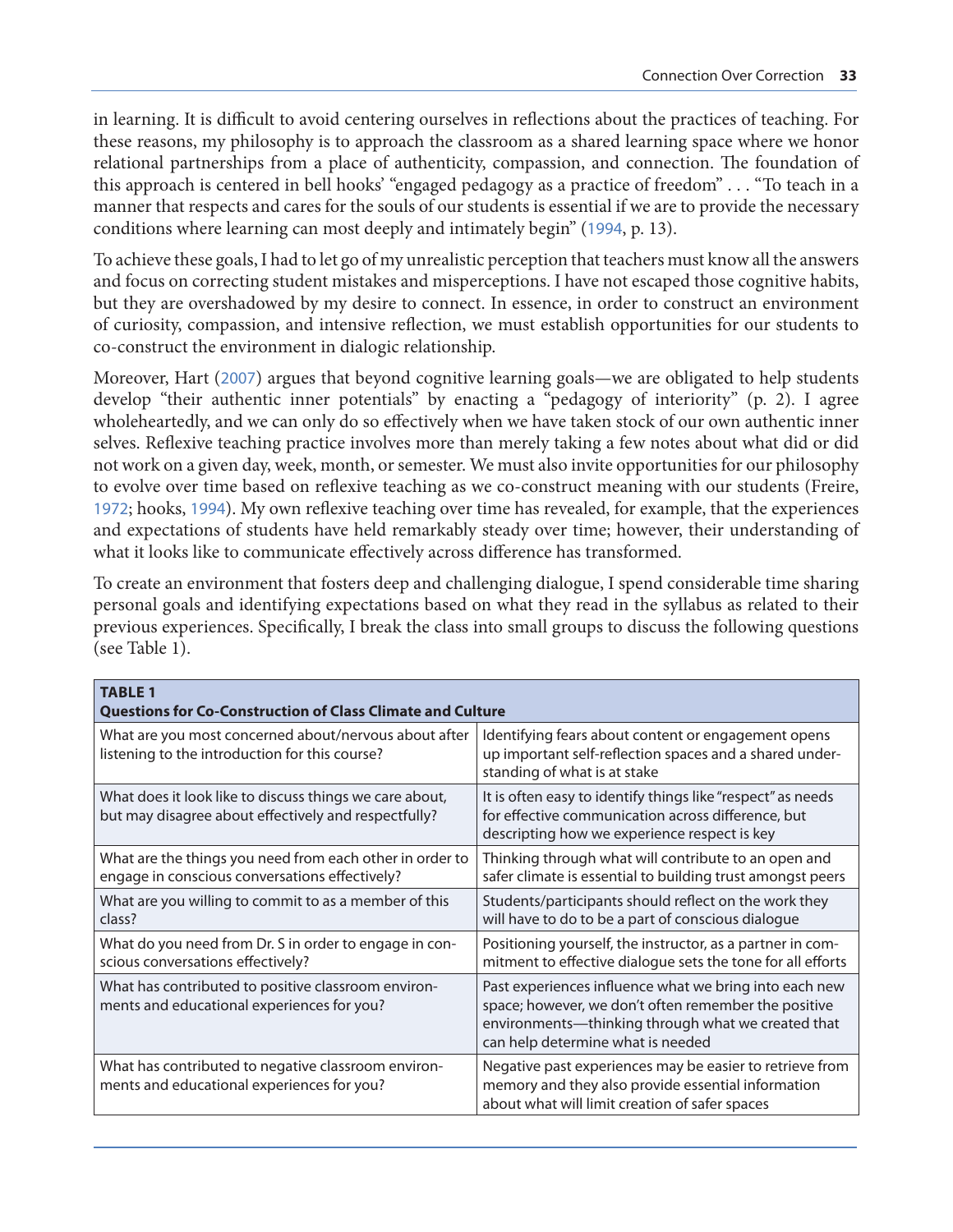Contemplative pedagogy also provides a valuable framework for reflective practices where students can use their own lived experience to deepen their learning (Barbezat & Bush, [2014](#page-7-0)). I also often ask students to reflect on what has contributed to positive educational experiences and spaces where they felt they could bring their authentic selves into the conversation. Conversely, I ask them to reflect on negative experiences and barriers that have prevented their fullest participation. These questions lead to valuable conversations about the characteristics of safer conversational spaces. Students often bring up experiences that have led them to participate less due to fears about being shamed by peers or professors, lack of knowledge about a topic, or the concern that their answer will reflect on their entire identity community (Steele & Aronson, [1995](#page-8-0)). When asked, a majority of students report that they have never talked about how to engage in classroom discussion beyond information regarding how "participation" is measured for their grade. This is particularly concerning in the field of communication. I look at our classrooms as an opportunity to model and engage in group reflection about better practices and effective communication in complex contexts. This does take a small investment of time early on in a term, but a proactive approach has the potential to prevent problems later on as well as set an important tone for how to move through any challenges that emerge.

Student groups most frequently report feeling nervous about getting into arguments in class, being accepted, offending others, confrontation, and negative repercussions for their opinions. When asked how to approach class in ways that will ensure they do not experience these negative results, the overwhelming response is "respect." Students struggle to respond, however, when pressed to describe what respect in class discussions looks like. They do offer some specific actionable behaviors in the form of dos and don'ts:

Do listen attentively and actively. Do make eye contact when speaking and listening. Don't talk over one another. Don't interrupt.

This list shows the ways many students have been socialized in "appropriate" classroom and conversational behavior. It is important to note these ideas are culturally bound and often problematic when applied to a diverse student group.

Students also bring up more ambiguous goals such as showing kindness, being sensitive, being supportive, being open-minded, and even being patient. It is important to reflect on the ways in which normative discourses have influenced students' expectations and fears as well. Most colleges and universities operate in similar ways in the U.S. and the "standards" for behavior are entrenched in White supremacist, patriarchal ideology. Students and instructors alike can have difficulty moving beyond the limits of our imagination when defining what transformative dialogue might look like.

After almost 2 decades of facilitating conversations about identity, discrimination, and injustice in both educational and professional settings, I rely on a few conversational commitments of my own that are intended to summarize some of the most effective approaches to engaging across difference through observing these conversations and feedback from students and participants (see Table 2).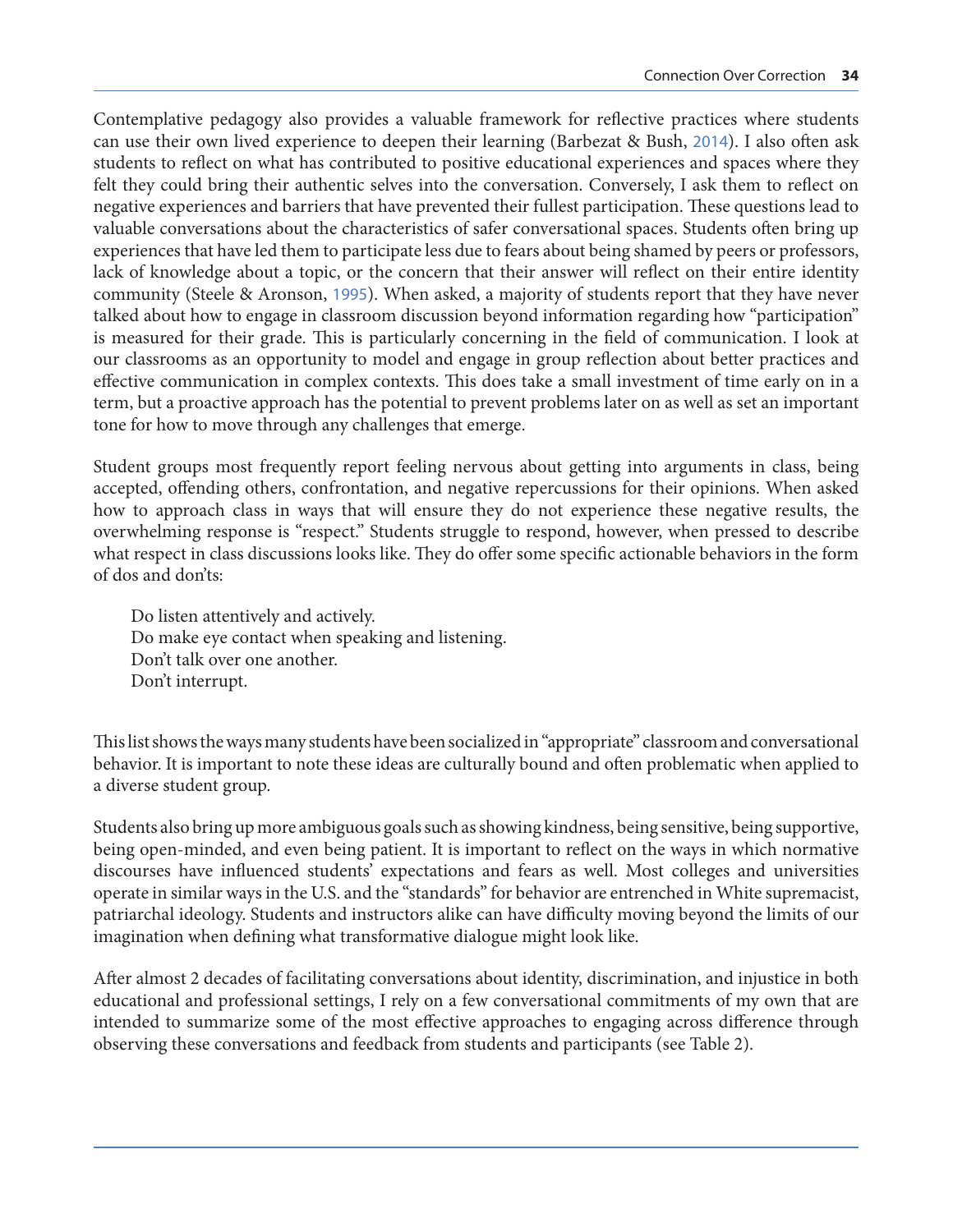| <b>TABLE 2</b><br><b>Conversational Commitments</b> |                                                                                                                                                                                                                                                                                 |
|-----------------------------------------------------|---------------------------------------------------------------------------------------------------------------------------------------------------------------------------------------------------------------------------------------------------------------------------------|
| <b>Commitment</b>                                   | <b>Description</b>                                                                                                                                                                                                                                                              |
| Be present                                          | Acknowledging the many people, thoughts, and stressors that are competing<br>for our attention and re-setting attention                                                                                                                                                         |
| Speak your truth                                    | Willingness to share lived experiences contributes to an open exchange                                                                                                                                                                                                          |
| Listen to understand                                | Mindful listening means attending to what is being shared rather than focusing<br>on our own response                                                                                                                                                                           |
| Lean into discomfort                                | Identify the difference between discomfort and harm and prepare students for<br>managing discomfort                                                                                                                                                                             |
| Expect and accept lack of closure                   | Managed expectations about the outcomes of conscious dialogue around<br>experience and across difference                                                                                                                                                                        |
| Assume good intentions                              | Enter conversation with the perspective that no one showed up today to hurt<br>you on purpose. Questions and comments likely come from a good place even<br>if they do not land well.                                                                                           |
| Take responsibility for mistakes                    | Intentions matter, but impact matters more; it is important to set an expec-<br>tation that when we make a mistake or cause harm we acknowledge it and<br>apologize                                                                                                             |
| Stories stay, lessons leave                         | In conscious dialogue participants may share personal stories about their own<br>identities and experiences; members of the class should commit to honoring<br>those stories and keeping them confidential, but be able to share what they<br>learned from the narratives given |

- 1. We agree to commit ourselves to being as present as possible. In my classes, we spend time acknowledging all the things that are competing for our attention but commit to at least putting in some effort to re-set and re-center when we arrive in our shared space.
- 2. We agree to speak our own truth while—at the same time—understanding that our individual truths may not be the same as those of other participants.
- 3. We agree to strive for honesty and the courage to share. We talk about mindful listening and the importance of listening to understand rather than listening to respond.
- 4. We agree to lean into discomfort. As such, we will be required to unpack the difference between discomfort and harm. While many of us may not have been socialized into spaces where we talk openly about things related to identity, it is often due to privilege that some are not required to confront topics of identity and discrimination daily.
- 5. We agree to both expect and accept a lack of closure. In other words, we acknowledge that we will not solve systemic racism or other structural problems in a matter of weeks. However, we can open new spaces for deeper understanding across difference. Being transparent about the challenge of conversations that may not lead to solutions but rather only to next steps is important when defining the goals of a dialogic approach.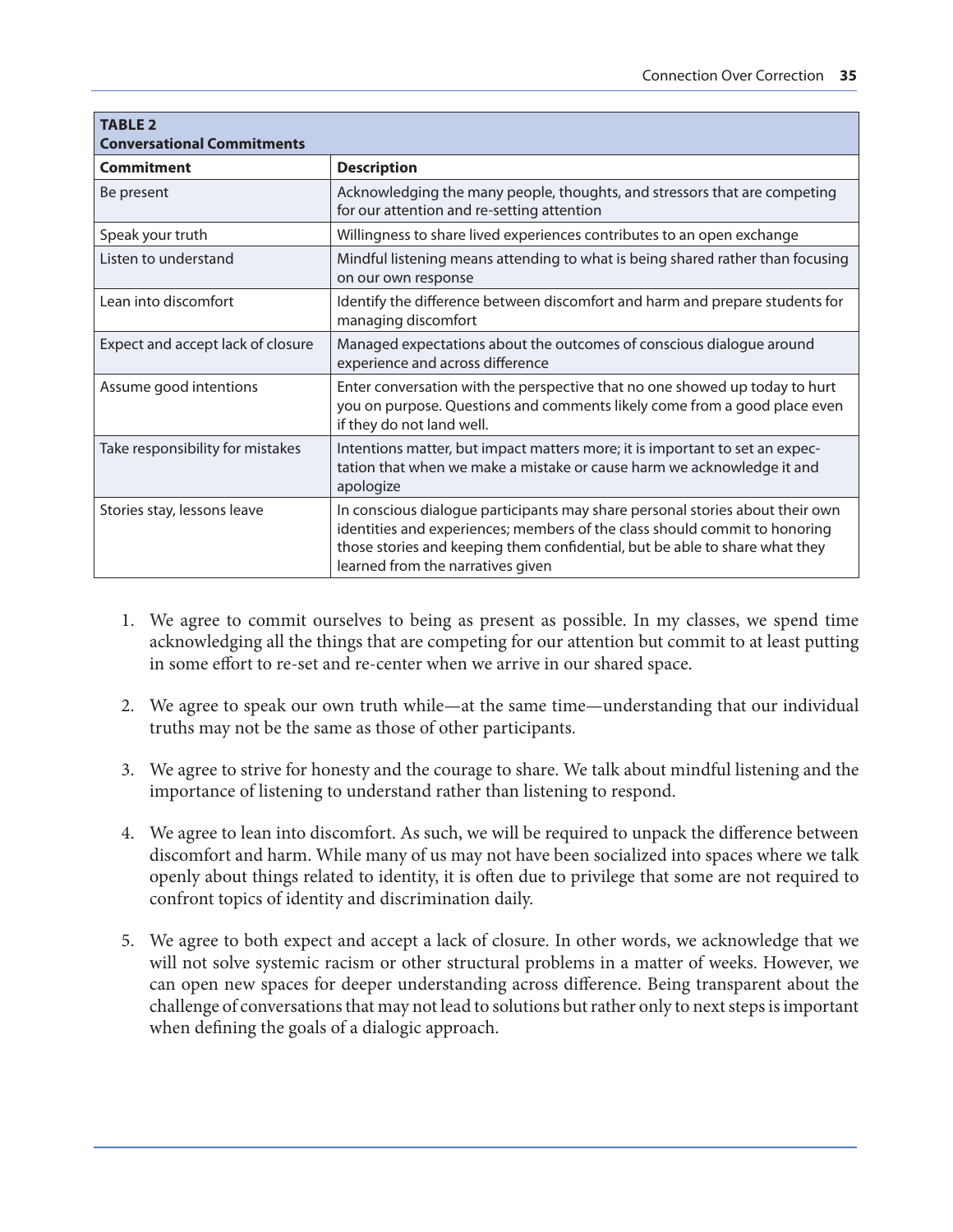I have found these steps to foster a classroom climate and culture that are conducive to productive dialogic interactions. That said, there will be times when a conversation goes awry despite our attempts to prevent it from doing so. The way we address these situations is critical to getting back on track. Ignoring problematic statements, trying to simply move on, or shutting down dialogue completely are largely ineffective responses (Myers & Rocca, [2001](#page-7-0)). However, we must acknowledge our own limitations, even temporary ones, to responding in the moment. When a class discussion has escalated to a point that it may harm students or instructor, I propose steps I have found useful to avoid destruction of the classroom climate (see Table 3).

| <b>TABLE 3</b><br><b>Responses to Escalated Conversations</b> |                                                                                                                                                                                     |  |
|---------------------------------------------------------------|-------------------------------------------------------------------------------------------------------------------------------------------------------------------------------------|--|
| <b>Response</b>                                               | <b>Note</b>                                                                                                                                                                         |  |
| Acknowledge the escalation                                    | Never ignore a problematic statement or an escalation-that will<br>contribute to alienation of the students the comments harm                                                       |  |
| Re-visit salient conversational commitments                   | Remind participants of their co-constructed commitments to engag-<br>ing ethically and with care; make sure the commitments are always<br>available for participants                |  |
| Take a break                                                  | Often it is valuable to de-escalate by ending the conversation at the<br>moment, but committing to revisiting the topic at the next meeting                                         |  |
| Debrief the escalation                                        | When you return create space to discuss why the conversation<br>escalated and what you can do to either prevent future problems or<br>respond more immediately to those same issues |  |

I should note here that it is critical to avoid weaponizing norms and expectations that reflect White supremacist and patriarchal structures. As hooks explains

If the effort to respect and honor the social reality and experiences of groups in this society who are nonwhite is to be reflected in pedagogical process then as teachers—on all levels . . . we must acknowledge that our styles of teaching may need to change. ([1994](#page-7-0), p. 35)

Most of us have been socialized into a specific way of teaching that Freire ([1972](#page-7-0)) called the "banking" approach to education. In this model instructors deposit information into students in an uncomplicated process that doesn't allow for human nuance. It is essential to recognize and validate a wide range of emotional expression when honoring difference (Biddle & Hufnagel, [2019](#page-7-0)). The point of re-direction is to avoid harm and expand the ability of participants and students to engage across difference, not to engage in tone policing. Ira Shor (Shor & Freire, [1987](#page-7-0)) provides a compelling example of broadening not only our ways of knowing, but also liberatory discourse. In describing his experience teaching after graduate school and attempting to create a "linguistic meeting ground" with his students, he explains,

What mattered, I think, was my refusal to install the language of the professor as the only valuable idiom in the classroom. My language counted, but so did theirs. My language changed, and so did theirs. This democracy of expression established a mutual atmosphere which encouraged the students to talk openly, not fearing ridicule or punishment. (p. 23)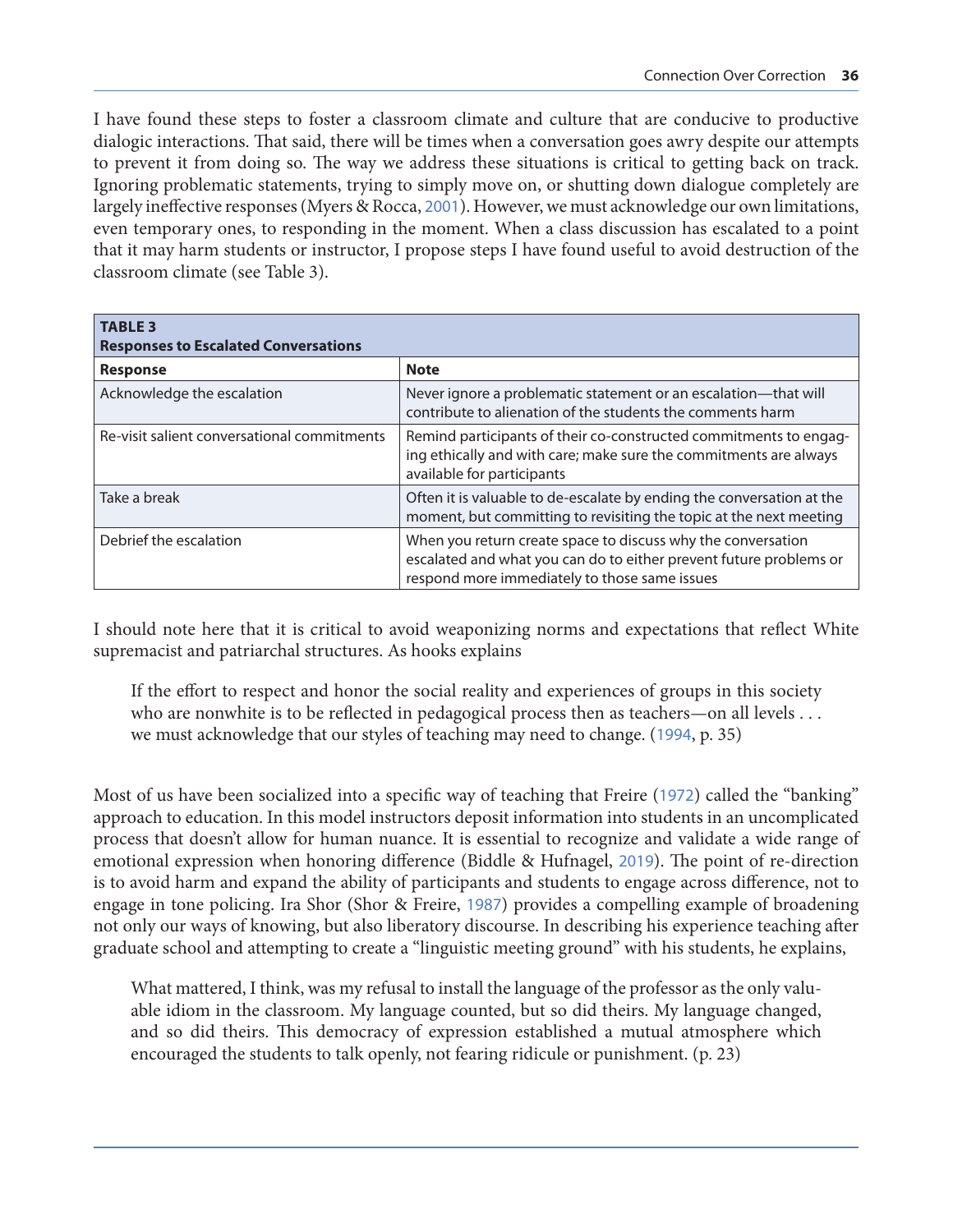By ignoring harmful statements or escalation instructors can alienate students who are the targets of the ignorance or bigotry. The power imbalances in a classroom are real and we have to acknowledge those in our own participation. Reminding everyone of the commitments that were made to engage in ways that honor full personhood and dignity of all is valuable, but so is taking a break from the conversation while committing to re-opening engagement at a later date. Also critical is to openly discuss what went wrong and how to improve during the debriefing process, which serves as the important first step before restoring the climate and culture.

Finally, I realize the temptation to focus on content coverage and approaching the students in ways that lead to positive end-of-semester teacher/course evaluations. I also acknowledge that course content and student perceptions matter, but the process of dialogue and creating safer spaces for emotional expression are equally if not more critical as we teach students to live and work effectively in the world today. A number of studies have claimed significant deterioration in content retention the further students get away from the lecture, also known as the "forgetting curve" (Allen et al., [2011](#page-7-0); Richards & Frankland, [2017](#page-7-0)). While others point to a decrease in attention span for today's generation of college attendees (Bradbury, [2016](#page-7-0)). This has led to increased attention to practices of metacognition, active learning, contemplation, and other active practices outside memorization (Ambrose et al., [2010](#page-7-0); Barbezat & Bush, [2014](#page-7-0); Fiorella & Mayer, [2015](#page-7-0)). Thus, I challenge instructors at all levels to consider a superordinate goal of authentic personal development. By engaging students in the actual practices of effective communication across difference and difficulty, these can become measurable outcomes as well. For example, at the end of each of my class sessions, I do a rapid debrief (Supiano, [2019](#page-8-0)) to identify what worked well in our conversation that day and what we can adjust to do better next time (see Table 4).

| <b>TABLE 4</b><br><b>Rapid Debrief</b> |                                                                                                                                                                                                                |
|----------------------------------------|----------------------------------------------------------------------------------------------------------------------------------------------------------------------------------------------------------------|
| <b>Question</b>                        |                                                                                                                                                                                                                |
| What did we do today?                  | One or two students offer a quick summary of class activity and content                                                                                                                                        |
| What worked well today?                | Students list whatever approach or information was particularly effective or<br>meaningful                                                                                                                     |
| What needs improvement?                | Together we identify any challenging moments or things that did not work<br>particularly well                                                                                                                  |
| What's next?                           | provide a brief summary of what is coming up in class and the next discussion                                                                                                                                  |
| What's giving you life this week?      | This is an opportunity for students to share high points of their week or any-<br>thing they are truly enjoying (e.g., music, a television show, a relationship) in<br>order to end on a fun and positive note |

I find this immediate feedback technique to be vital in making micro-adjustments across the term rather than waiting for mid-term or end of the semester evaluations. Any adjustments I make are addressed transparently and if I am unable to fully respond to something identified as a problem we discuss why and how. Importantly, there are options to provide anonymous feedback online.

In closing, reflexive pedagogy invites students to participate in their education in a deeply meaningful way as it affords opportunities to move beyond basic content competency and toward mindfulness in thought and behavior. We can achieve this by making metacommunication and conversational agreements a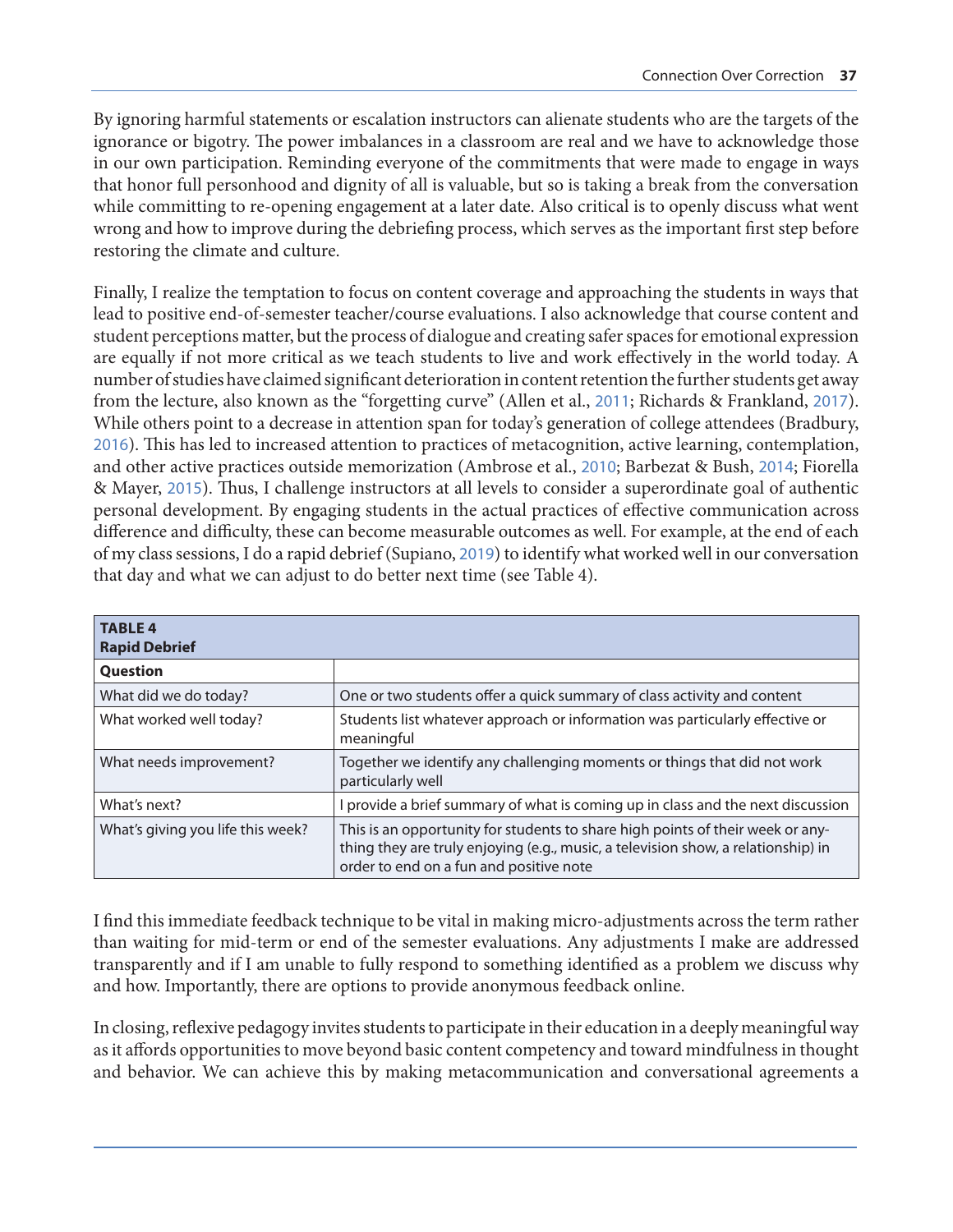<span id="page-7-0"></span>center of practice and by focusing on connection rather than correction. We should strive to achieve this because it fosters lifelong skills regarding how to communicate effectively across difference and difficulty all people need to effectively co-construct reality of the complex world we inhabit together.

## **References**

- Allen, D. E., Donham, R. S., and Bernhardt, S. (2011). Problem based learning. *New Directions for Teaching and Learning*, 128, 21–29. <https://doi.org/10.1002/tl.465>
- Ambrose, S. A., Bridges, M. W., DiPietro, M., Lovett, M. C., & Norman, M. K. (2010). *How learning works: 7 research-based principles for smart teaching.* Jossey-Bass.
- Bakhtin, Mikhail M. (1984 [1961–1962]). Toward a reworking of the Dostoevsky book. In Caryl Emerson (Ed.), *Problems of Dostoevsky's poetics* [Problemy tvorchestva Dostoevskogo], 283–302. University of Minnesota Press.
- Barbezat, D. P., & Bush, M. (2014). *Contemplative practices in higher education: Powerful methods to transform teaching and learning.* Jossey-Bass.
- Biddle, C., & Hufnagel, E. (2019). Navigating the "Danger Zone": Tone policing and the bounding of civility in the practice of student voice. *American Journal of Education*, *125*(4), 487–520. [https://doi.](https://doi.org/10.1086/704097) [org/10.1086/704097](https://doi.org/10.1086/704097)
- Bradbury, N. A. (2016). Attention span during lectures: 8 seconds, 10 minutes, or more? *Advances in Physiology Education*, *40*(4), 509–513. <https://doi.org/10.1152/advan.00109.2016>
- Brigley Thompson, Z. (2020). From safe spaces to precarious moments: Teaching sexuality and violence in the American higher education classroom. *Gender & Education, 32*(3), 395–411. [https://doi.org/1](https://doi.org/10.1080/09540253.2018.1458077) [0.1080/09540253.2018.1458077](https://doi.org/10.1080/09540253.2018.1458077)
- Fiorella, L., & Mayer, R. E. (2015). *Learning as a generative activity: Eight learning strategies that promote understanding*. Cambridge UP.
- Freire, P. (1972). *Pedagogy of the oppressed.* Herder and Herder.
- Harper, S. R., & Hurtado, S. (2007). Nine themes in campus racial climates and implications for institutional transformation. *New Directions for Student Services*, 2007(120), 7–24. [https://doi.org/10.1002/](https://doi.org/10.1002/ss.254) [ss.254](https://doi.org/10.1002/ss.254)
- Hart. T. (2007). Reciprocal revelation: Toward a pedagogy of interiority. *Journal of Cognitive Affective Learning, 3*(2)*,* 1–10.
- hooks, b. (1994). *Teaching to transgress: Education as the practice of freedom*. Routledge.
- Moore, C. W. (2014). *The mediation process: Practical strategies for resolving conflict* (4th ed.). Jossey Bass.
- Myers, S. A., & Rocca, K. A. (2001). Perceived instructor argumentativeness and verbal aggressiveness in the college classroom: Effects on student perceptions of climate, apprehension, and state motivation. *Western Journal of Communication*, *65*(2), 113–137. <https://doi.org/10.1080/10570310109374696>
- Richards, B.A. & Frankland, P.W. (2017). The persistence and transience of memory. *Neuron, 94* (6), 1071–1084. <https://doi.org/10.1016/j.neuron.2017.04.037>
- Sandoval, J. A., & Nainby, K. (2017). Critical intercultural communication and critical communication pedagogy. In A. Atay & S. Toyosaki (Eds.), *Theorizing critical intercultural communication pedagogy.*  Lexington Press.
- Shor, I. & Freire, P. (1987). *A pedagogy for liberation: Dialogues on transforming education.* Bergin & Garvey.